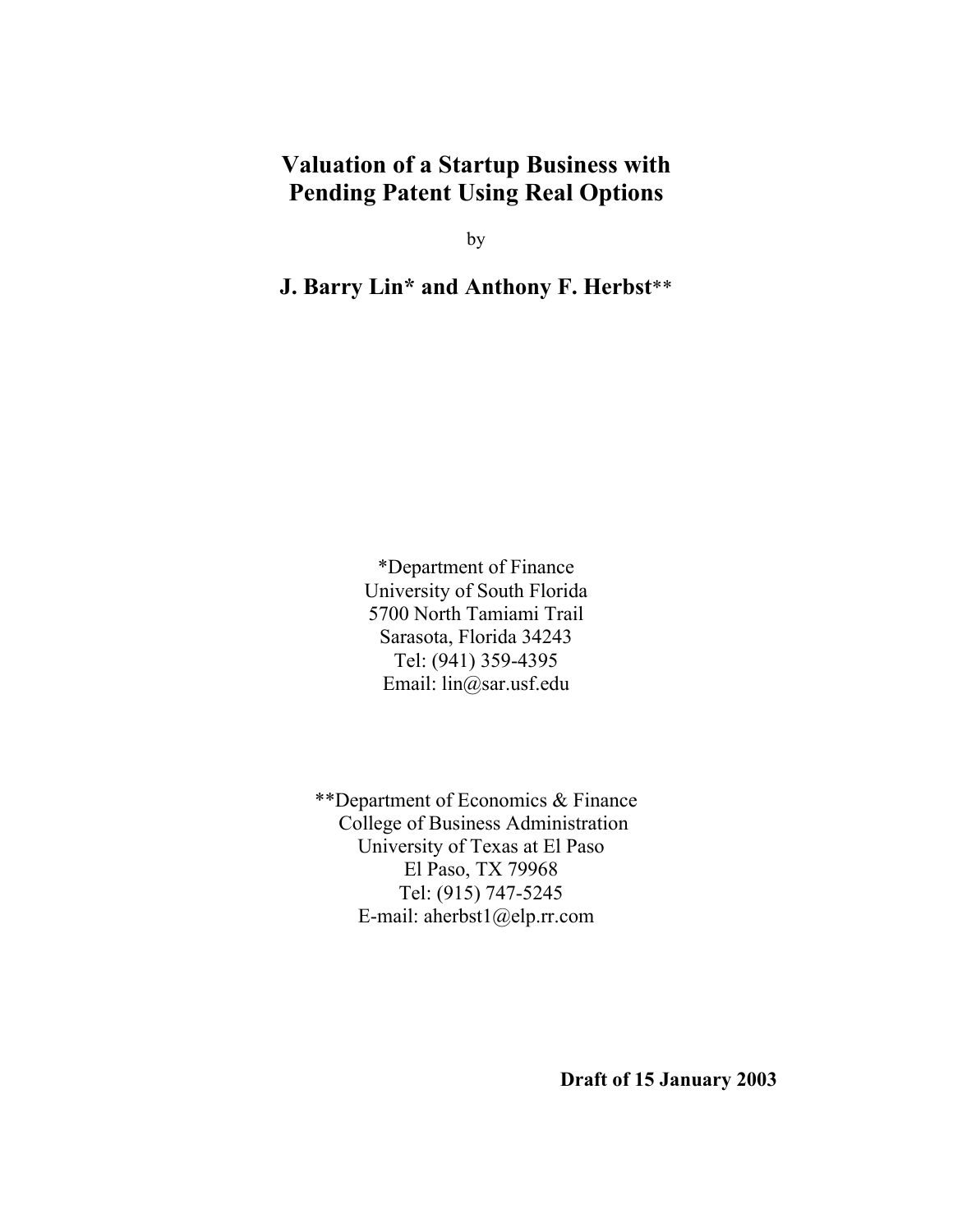# **Valuation of a Startup Business with Pending Patent Using Real Options**

## **Abstract**

 The uncertainty over whether a patent application will succeed makes the valuation of a new business based on a yet unpatented technology difficult. This paper applies a real option model to the valuation of a business in the process of applying for patent. Optimal exercise of an embedded growth option is illustrated through a numerical example. It is demonstrated that the resolution of uncertainty — and correctly valuing an optimally exercised growth option — is critical in the valuation of such projects. We also highlight an important difference between the asset value-evolution type of uncertainty for the real options, and the business risk type of uncertainty for the patent application.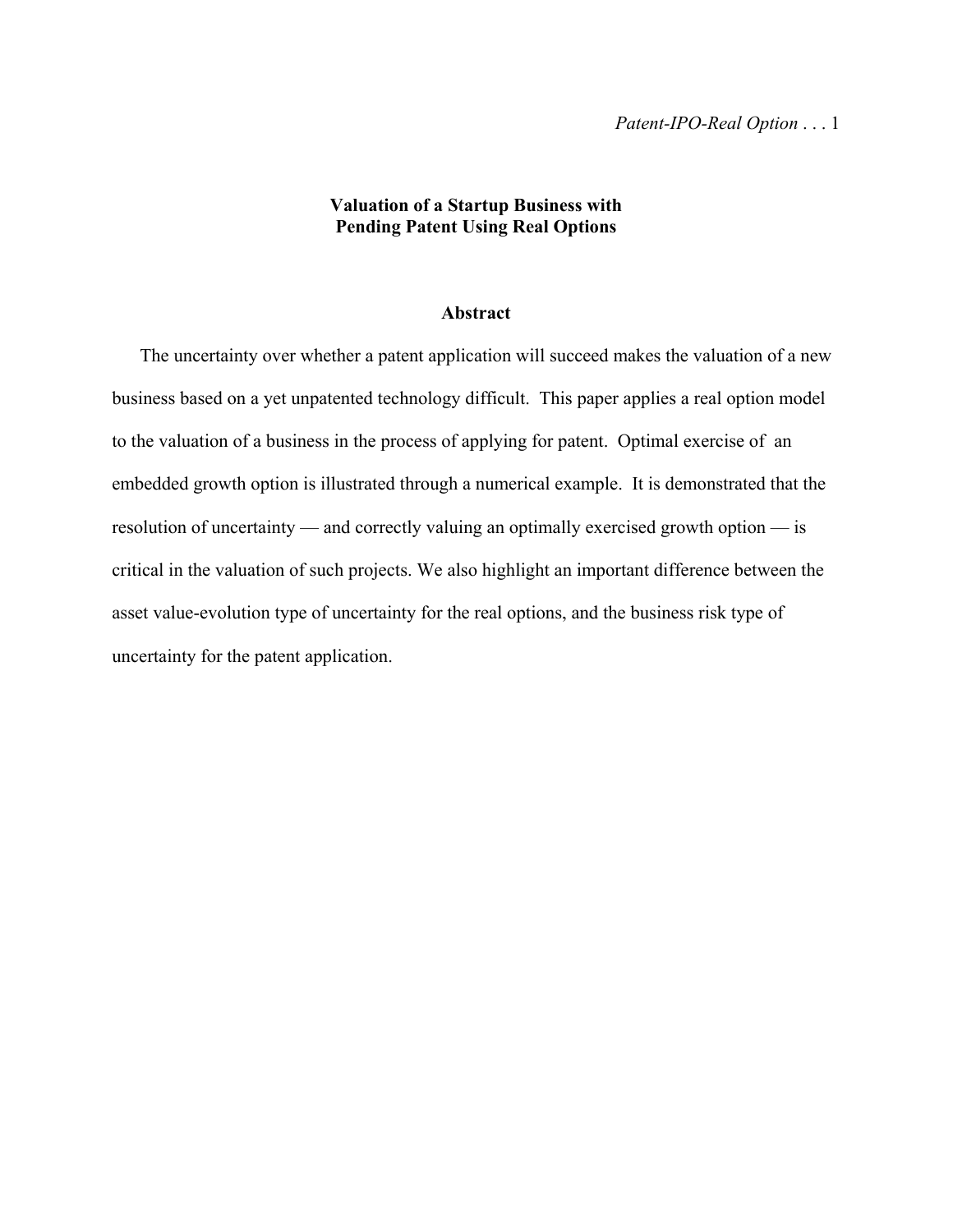# **Valuation of a Startup Business with Pending Patent Using Real Options**

# **1. Introduction**

 New high-tech companies often start with pending patents on their core technology. Whether the company successfully obtains the patent often determines its future success or even its survival. The uncertainty about issuance of the patent makes the valuation of such startup businesses difficult, especially when the patent is associated with expected high growth. The modeling of patent uncertainty, together with a growth real option is often challenging. This paper uses a real option model as a framework to correctly evaluate a startup business with pending patent and associated growth real option. We illustrate the optimal exercise of a growth real option given the (uncertain) outcomes of the patent application. We use a straightforward numerical example to demonstrate the resolution of uncertainty, the optimal exercise of real options, and the contingent-claim valuation of the project.

## **2. Literature Review**

Black and Scholes (1973) recognize the default option held by the equity holders of a corporation. The same concept applied in the field of capital budgeting, treating a project owner as having the flexibility of changing the modes of operation, default and abandonment among them, has spawned a large body of research into real options in the last decade. Trigeorgis (1993, 1996) gives a comprehensive review of the real option literature.

 These studies include analyses of operating flexibility in a wide variety of business activities: natural resource industry (Brennan and Schwartz 1985, Kemna 1993), leasing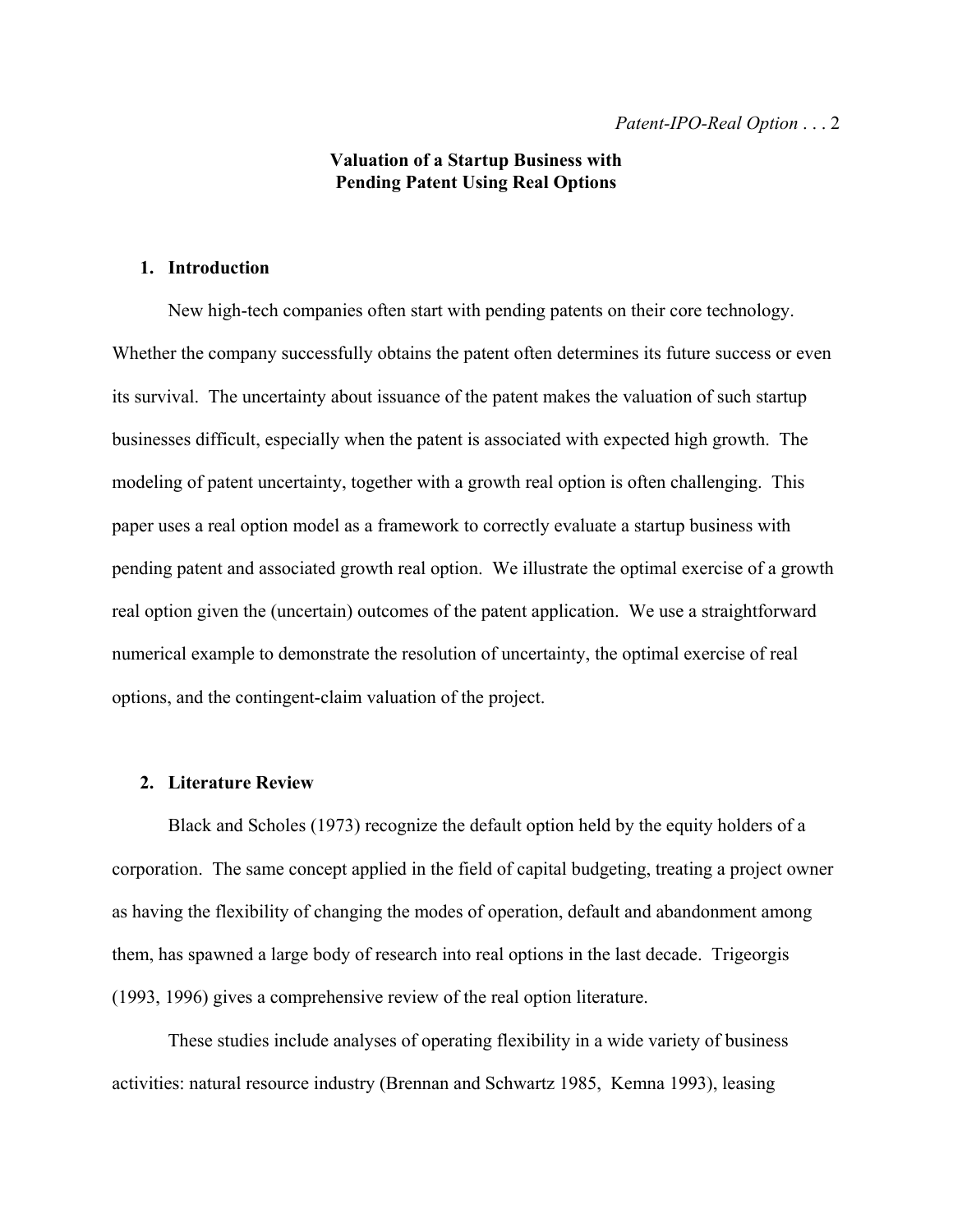#### *Patent-IPO-Real Option* . . . 3

(Copeland and Weston 1982, McConnell and Schallheim 1983), flexible production (Kulatilaka 1988, Kulatilaka and Trigeorgis 1993), research and development (Kolbe, Morris, and Treisburg 1991), strategic acquisition (Smith and Triantis 1993), foreign investment (Baldwin 1987, Kogut and Kulatilaka 1993), shipping (Bjerksund and Ekern 1993), government subsidies (Mason and Baldwin 1988), and regulation (Treisburg 1993), among others. Amram and Kulatilaka (1999) give a variety of real option applications in many diverse areas.

 The valuation of real options may be analyzed by *Contingent Claim Analysis* (CCA), where the value of a contingent claim is derived by finding the value of an equivalent portfolio of traded assets, a so-called *tracking portfolio* (Cox, Ross, and Rubinstein 1979). Conceptually, contingent claim analysis  $(CCA)$  is very similar to decision-tree analysis, with the critical difference being use of the risk-neutral probabilities and consequently the risk-free rate. Varian (1987) gives a detailed illustration of the theoretical foundation and application of CCA.

## **3. A Startup Business with a Patent Application**

 Suppose UniPat is a startup company that has a novel Internet application. The company has a patent pending on its technological development. The company's patent attorney estimates that it will take at minimum a year for the U.S. patent office to issue the patent. There is a probability of  $q = 0.5$  that the patent will be issued, and  $(1 - q) = 0.5$  that the patent office will refuse the patent because the patent examiner believes it is obvious, or a search reveals the technology has already been patented by others.

 The management of UniPat wants to launch their Internet operation immediately when the patent is issued. To be ready to act then, they must invest  $I_0 = $4$  million now for programming,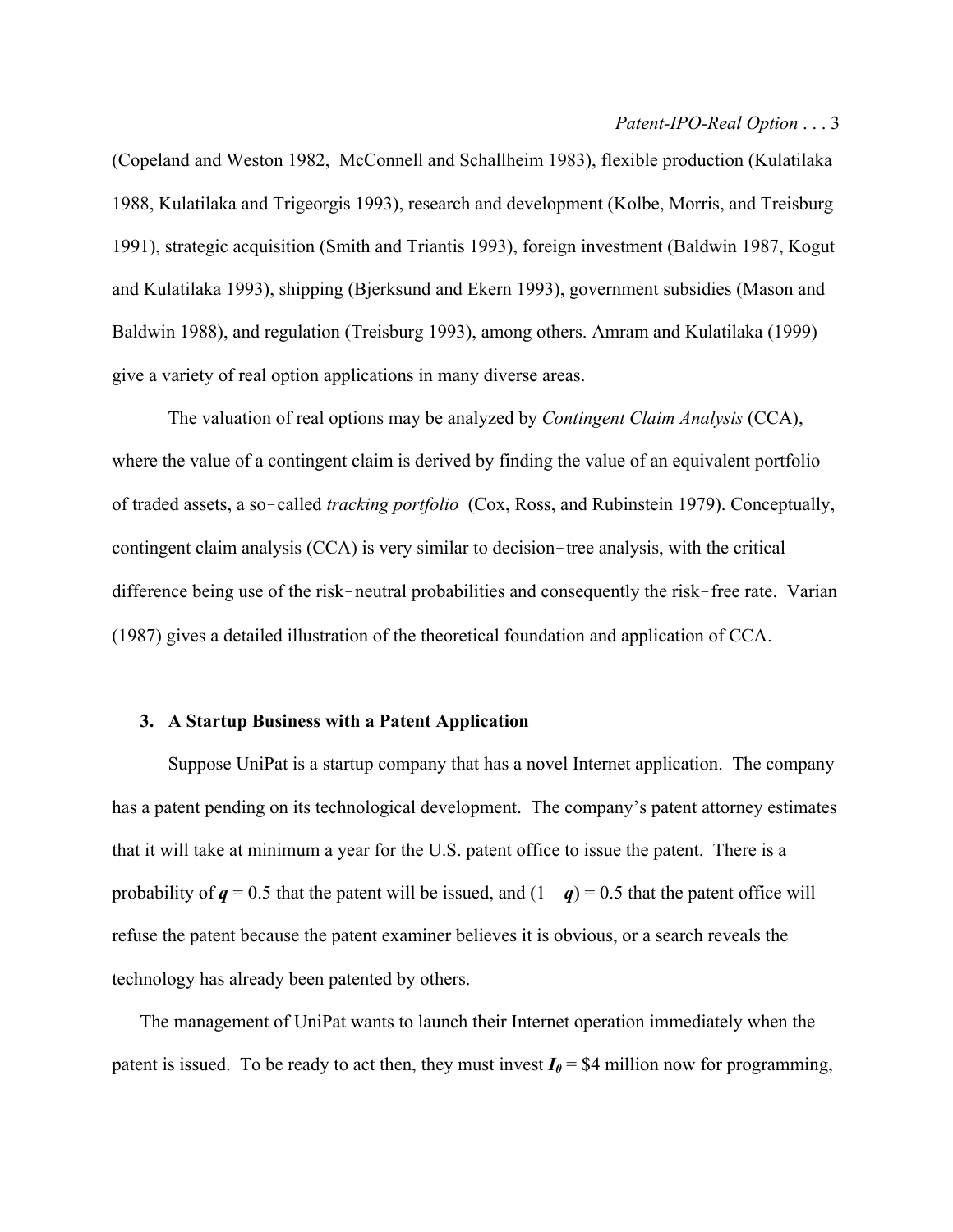#### *Patent-IPO-Real Option* . . . 4

computer and network hardware, and marketing materials. If the patent is not issued, or is delayed, they will launch the application anyway after a year. But the consequences of not having a patent will be that competitors can duplicate their application, and UniPat's earnings will be much lower than with the patent protection.

The required initial investment of \$4 million is to be raised from venture capitalists.

 The critical uncertainty for UniPat is the patent application. This uncertainty is expected to be resolved in one year. Depending on the patent application's outcome, the firm evolves either into an Internet business with some degree of monopolistic market power (Case 1) or into an Internet firm in a highly competitive market (Case 2). See Figures 1 and 2 for the evolution of firm value in the 2 cases.

Hired by a consortium of venture capitalists for the valuation of UniPat, BarrTony Consulting estimated risk-neutral probabilities for the 2 cases. In case 1, if the patent is granted, the risk-neutral probabilities are:  $p = 0.4$  and  $(1 - p) = 0.6$ . If the patent is denied, in Case 2, the risk-neutral probabilities are:  $p = 0.76$  and  $(I - p) = 0.24<sup>1</sup>$ .

BarrTony Consulting's analyses also suggest that the firm will have two real options. In year 2, the firm can sell the firm for salvage value of  $V_{S, 2} = $5$  million. In year 3, the firm can expand operation by 80% by investing an additional amount  $I_3$  = \$2 millions.

 $\overline{a}$ 

<sup>&</sup>lt;sup>1</sup> To simplify our discussion, risk-neutral probabilities are assumed to have been estimated before the formal analysis and valuation of the startup business. Risk-neutral probabilities are functions of the volatility of the underlying traded tracking portfolio. See Varian (1987) for more details on risk-neutral probabilities.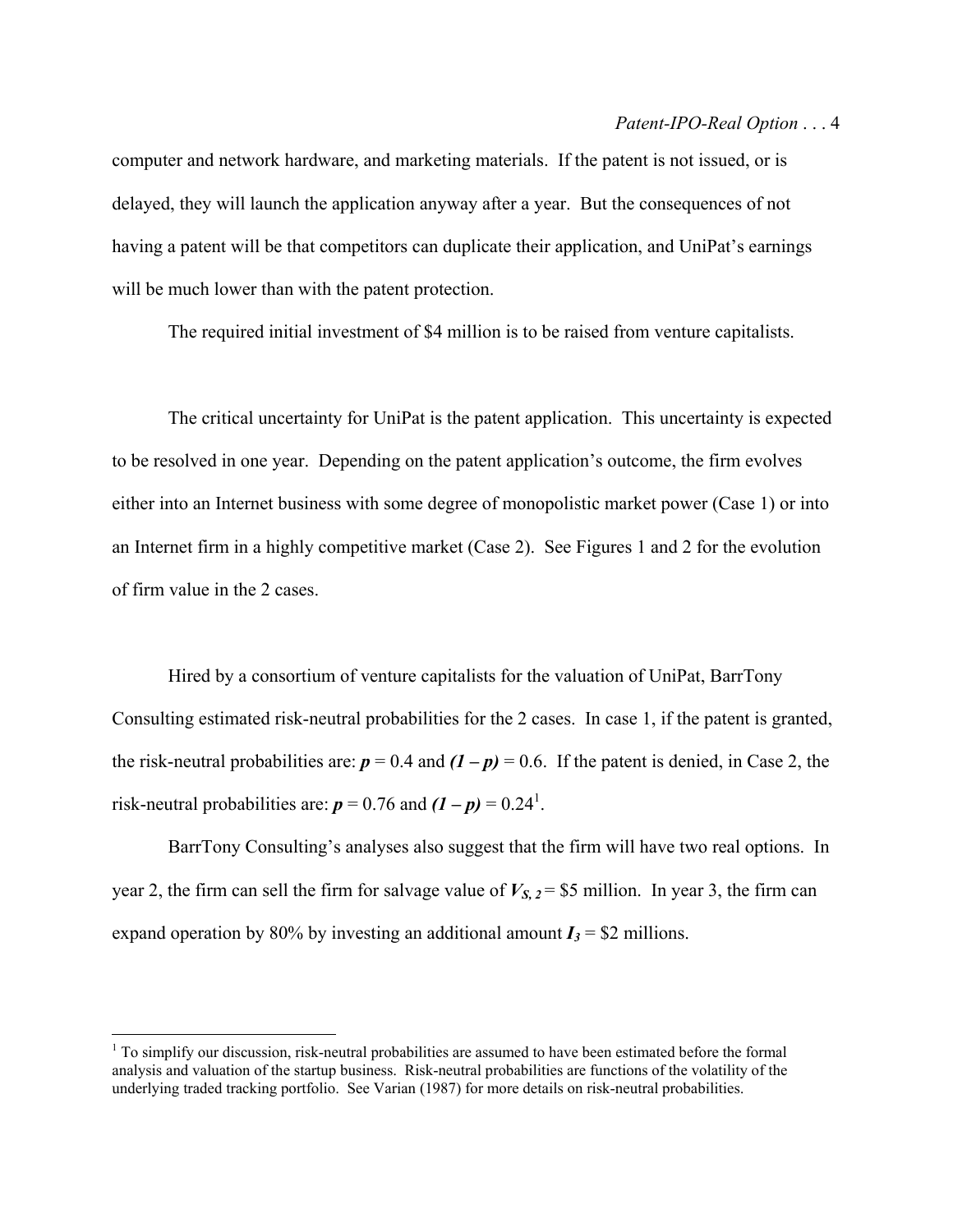**Insert** 

 **Figures 1 and 2: Evolution of Firm Value here.** 

## **4. Iterative Valuation Process:**

Given that the venture capitalists will sell their holding after 3 years, the iterative analysis starts in firm values in year 3.

## **Case 1:**

<u>.</u>

Consider Case 1, wherein the firm gets the patent. At  $t = 3$ , the firm will exercise the expansion option if the investment increases firm value. Otherwise, the firm will forego the expansion real option and stay with base operation. With the real option, firm value<sup>2</sup> at  $t = 3$  for each state of economy will be  $V'_{3} = Max(V_{3}, [(1 + 80\%)^{*}V_{3} - I_{3}])$ , or:

 $V'_{3UU}$  = Max(15,312,500, 1.8\*15,312,500 – 2,000,000)  $= Max(15,312,500, 25,562,500)$  $= 25,562,500$ 

The expansion real option is exercised in this state of economy.

 $2^2$  Since it will be clear from the context that we are working with currency values, the dollar sign, \$, will be omitted in this section.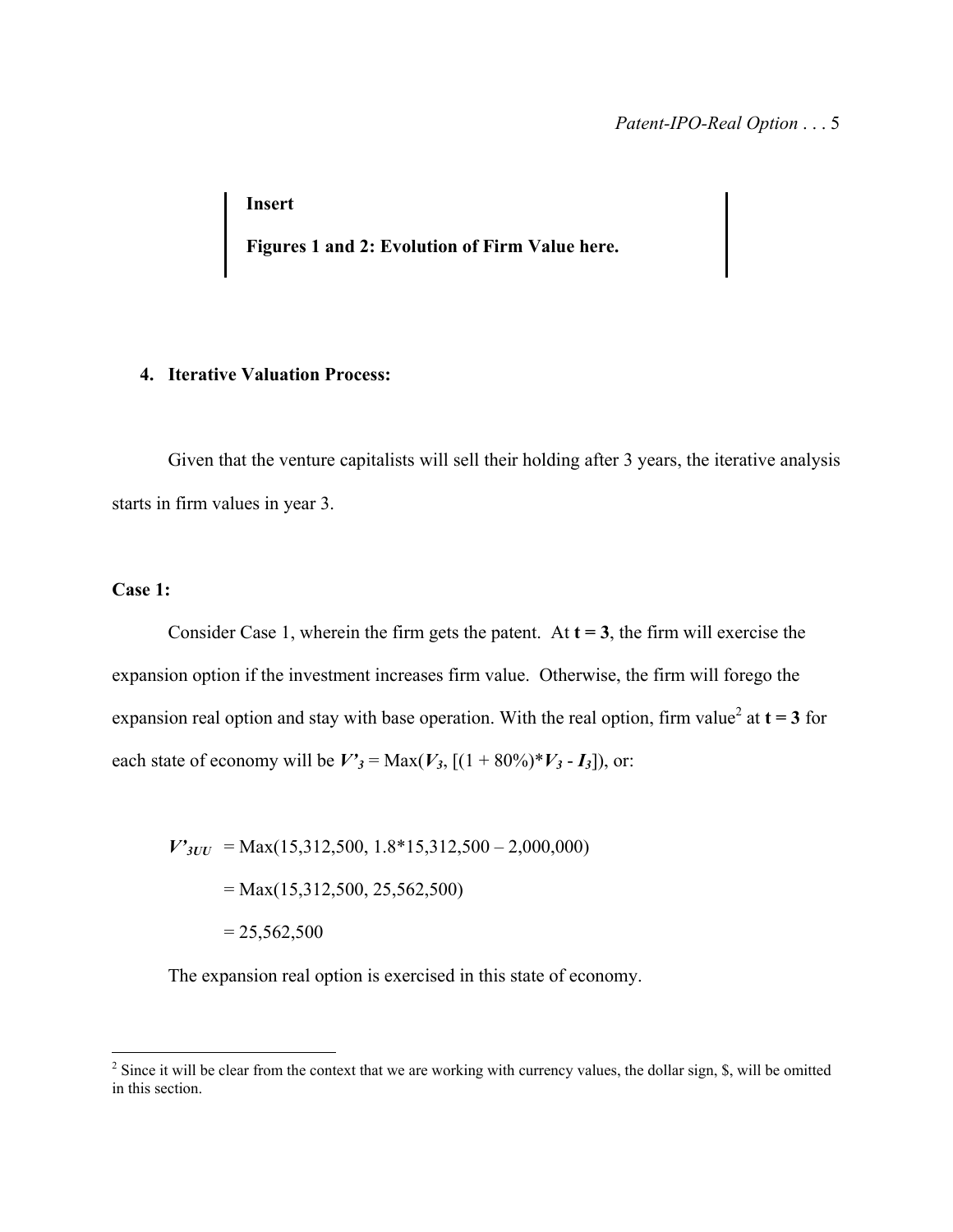$V'_{JUD}$  = Max(5,250,000, 1.8\*5,250,000 – 2,000,000)  $= Max(5,250,000, 7,450,000)$  $= 7,450,000$ 

The expansion real option is exercised in this state of economy.

$$
V'_{3DD} = \text{Max}(1,800,000, 1.8*1,800,000 - 2,000,000)
$$
  
= Max(1,800,000, 1,240,000)  
= 1,800,000

The expansion real option is not exercised in this state of economy.

From  $V'_{3UU}$  and  $V'_{3UD}$ , we can derive  $V'_{2U}$  by applying the risk neutral probabilities:

$$
V'_{2U} = [p^* V'_{3UU} + (I - p)^* V'_{3UD}]/(1 + r_f)
$$
  
= [0.4\*25,562,500 + 0.6\*7,450,000]/(1 + 6%)  
= 13,863,208

Similarly, from  $V'_{3UD}$  and  $V'_{3DD}$ , we can derive  $V'_{2D}$  by applying the risk neutral probabilities:

$$
V'_{2D} = [p^* V'_{3UD} + (1-p)^* V'_{3DD}]/(1+r_f)
$$
  
= [0.4\*7,450,000 + 0.6\*1,800,000]/(1+6%)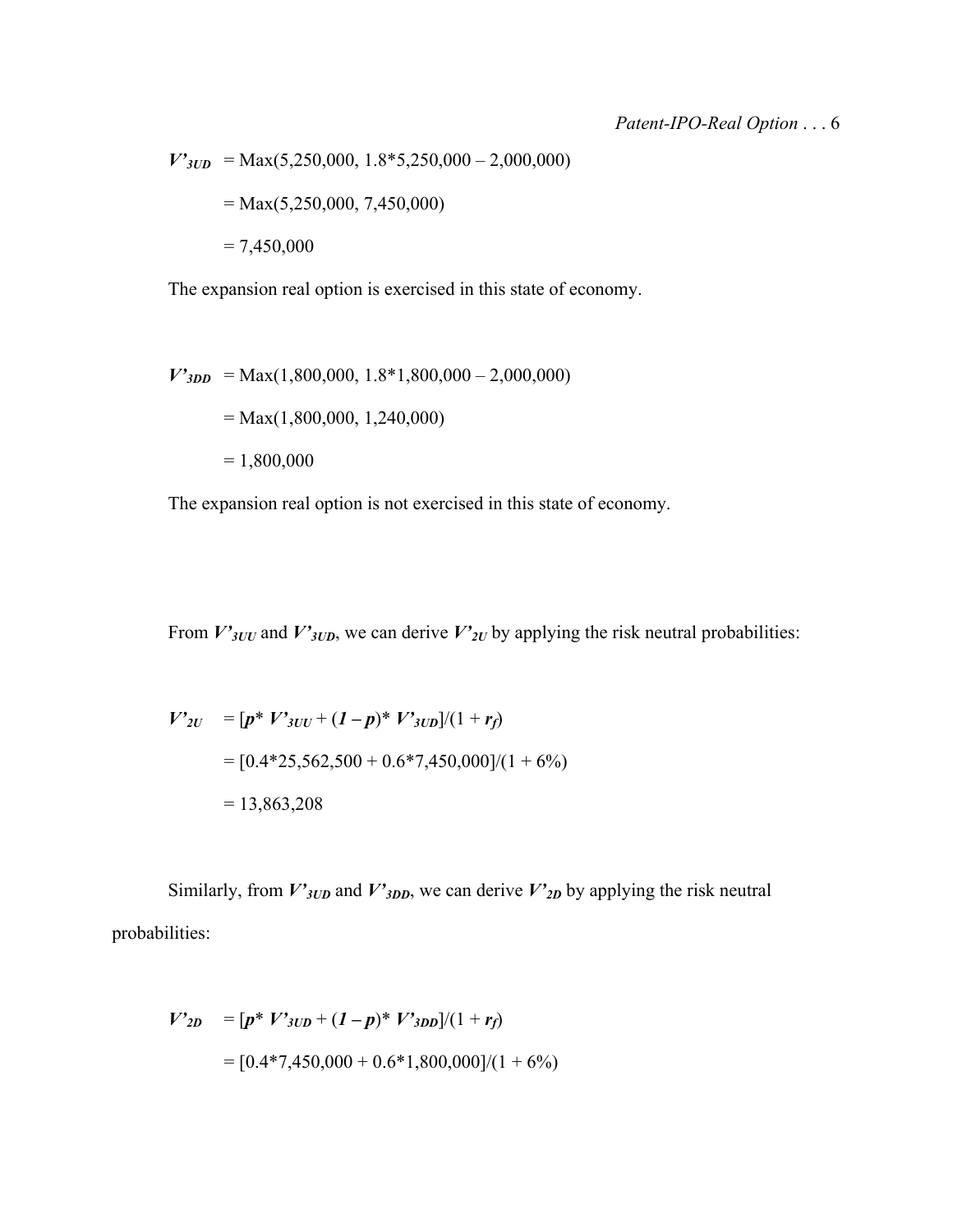$$
= 3,830,189
$$

At this point, the firm's management will consider the salvage real option. At  $t = 2$ , the firm will exercise the salvage real option if it increases firm value. Otherwise, the firm will forego the salvage real option and stay with base operation. With the real option, firm value at **t**  = 2 for each state of economy will be  $V'_{2}$  = Max( $V_{2}$ , 5,000,000), or:

$$
V'_{2U} = \text{Max}(13,863,208, 5,000,000)
$$
  
= 13,863,208

The salvage real option is not exercised in this state of economy.

 $V'_{2D}$  = Max(3,830,189, 5,000,000)  $= 5,000,000$ 

The salvage real option is exercised in this state of economy.

Finally, from  $V'_{2U}$  and  $V'_{2D}$ , we can derive  $V'_{1}$  by applying the risk neutral probabilities:

$$
V'_{1} = [p * V'_{2U} + (1-p) * V'_{2D}]/(1+r_{f})
$$
  
= [0.4\*13,863,208 + 0.6\*5,000,000]/(1+6%)  
= 8,061,588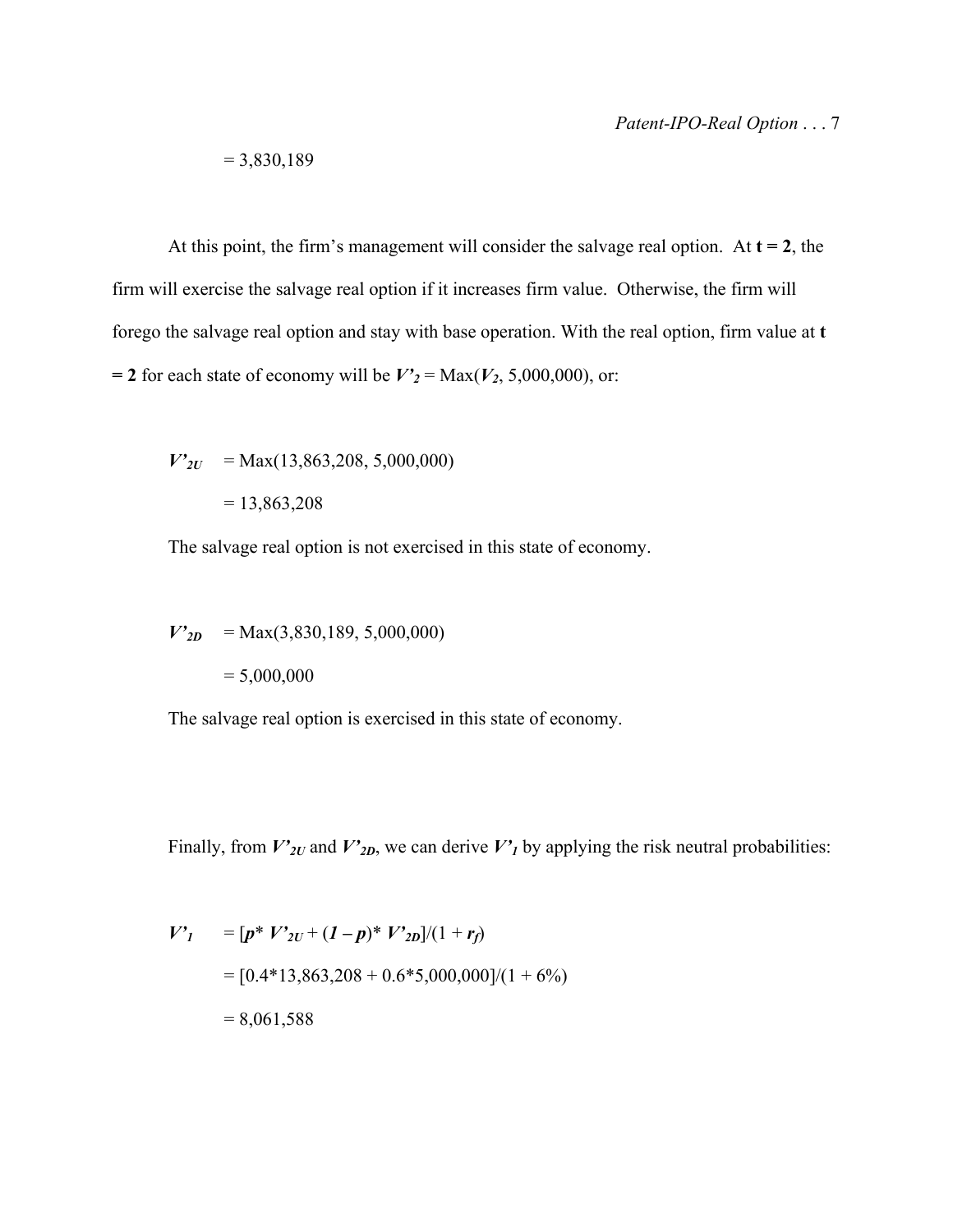# **Case 2:**

In Case 2, the firm is denied the patent. At  $t = 2$ , the firm will exercise the salvage real option if it increases firm value. Otherwise, the firm will forego the salvage real option and stay with base operation. With the real option, firm value at  $t = 2$  for each state of economy will be  $V''_2$  = Max( $V_2$ , 5,000,000), or:

 $V''_{2U}$  = Max(5,500,000, 5,000,000)

 $= 5,500,000$ 

The salvage real option is not exercised in this state of economy.

 $V''_{2D}$  = Max(4,500,000, 5,000,000)  $= 5,000,000$ 

The salvage real option is exercised in this state of economy.

Again, from  $V''_{2U}$  and  $V''_{2D}$ , we can derive  $V''_1$  by applying the risk neutral probabilities:

$$
V"I = [p * V"2U + (I - p) * V"2D]/(1 + r_f)
$$
  
= [0.76\*5,500,000 + 0.24\*5,000,000]/(1 + 6%)  
= 5,075,472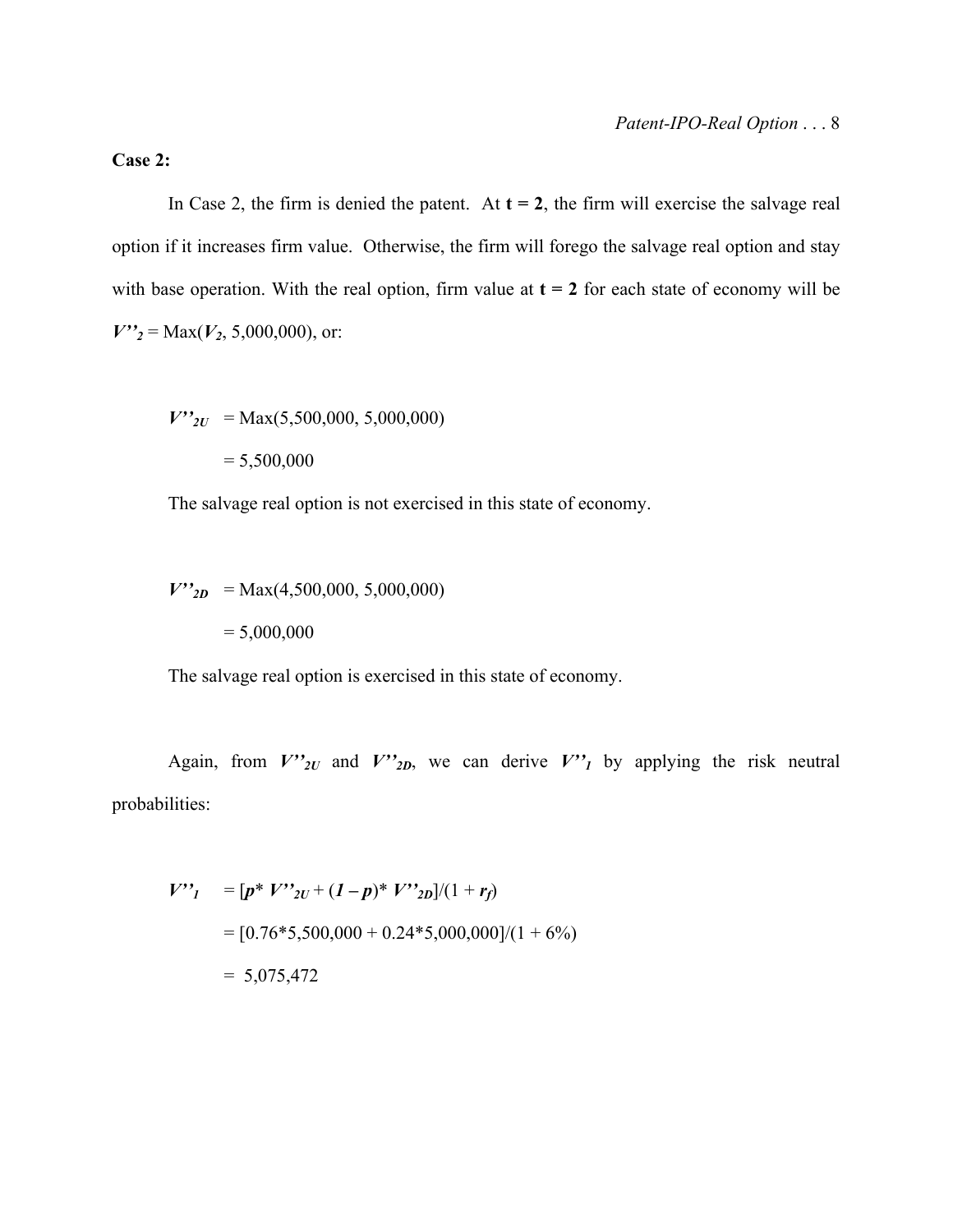## **5. Present Value of the Project and Patent Uncertainty:**

 At time 0, there is a 50:50 probability that the firm will receive the patent it has applied for or have it rejected by the patent office after 1 year. Note that the uncertainty in the patent application is distinct and different from the asset value evolution type of uncertainty in the conventional binomial pricing model. While asset-value-evolution type of uncertainty can be hedged by a tracking portfolio (which is the basis of contingent claim valuation), the patent uncertainty cannot. The patent uncertainty is treated as business risk and accounted for by a riskadjusted discount rate.

The time 0 valuation approach follows conventional net present value, where the probabilities are NOT the risk-neutral probabilities driven by asset value evolution but are instead the traditional decision-tree type of probabilities. We have:

$$
NPV_0 = [E_0(V_0)/(1 + K)] - I_0
$$
  
= [(0.5\* V'<sub>1</sub> + 0.5\* V"<sub>1</sub>)/(1 + 20%)] - I\_0  
= [(0.5\*8,061,588 + 0.5\*5,075,472)/(1 + 20%)] - 4,000,000  
= 5,473,775 - 4,000,000  
= 1,473,775

 With a positive NPV greater than a million dollars, the venture capitalists should proceed with their investment in the new venture.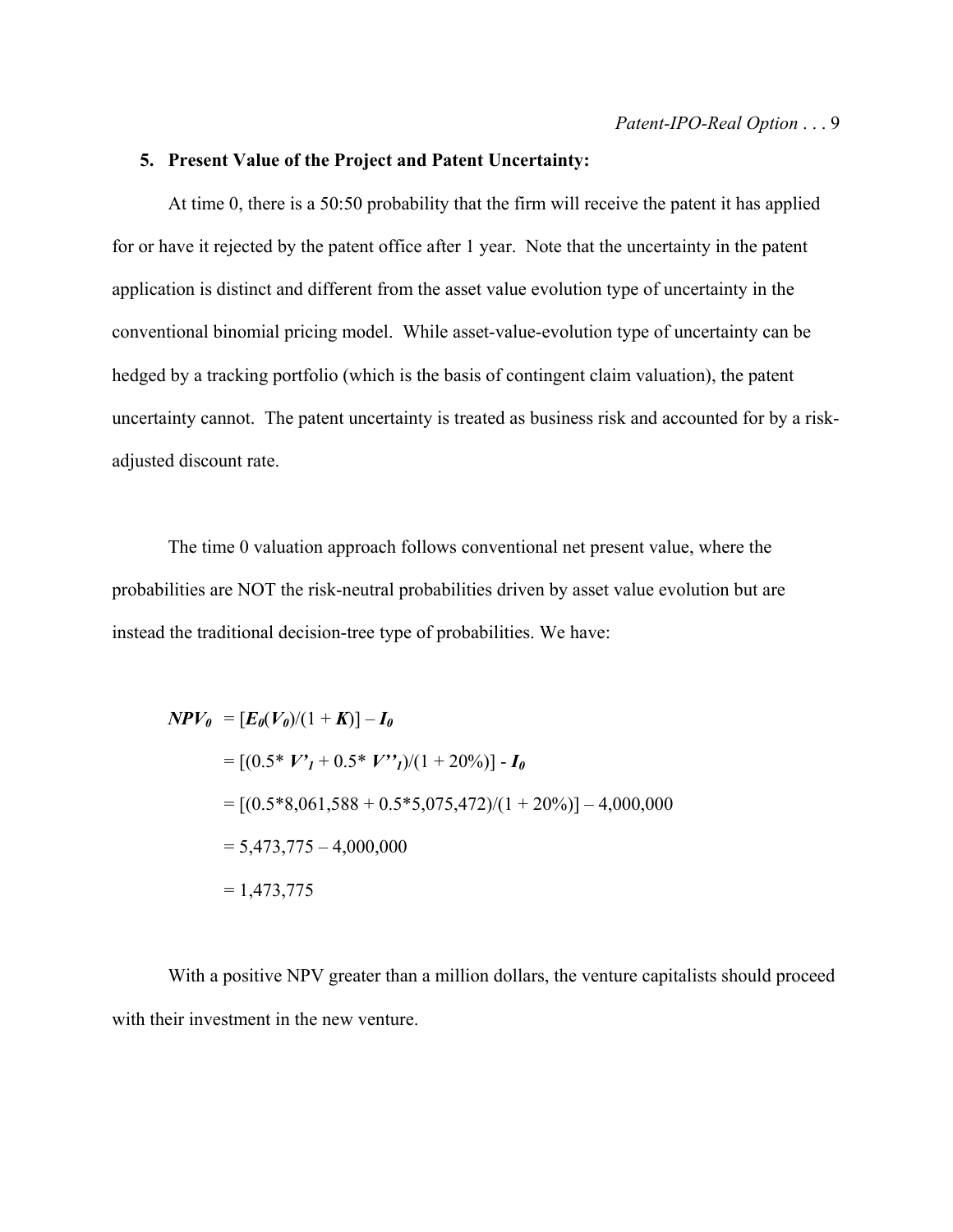## **6. Conclusions**

 Real options provide a way of looking at capital investments and other corporate investment decisions that offers insights that traditional DCF methods cannot. Whether or not adopting a real options approach will provide a clear numerical signal to adopt or reject a particular project is not as important as the fact that engaging in the exercise of framing the problem in real option terms, and focusing management attention on the framed problem will facilitate better decision making. This paper provides an illustration in the case of a startup new business with pending patent. The real option modeling process provides a straightforward methodology for modeling embedded operational flexibility. It is also a clear way to handle the two types of uncertainty involved in this particular situation.

 The numerical solution method used to solve a particular real option problem is not nearly as important as careful framing of the problem and attention to including only the truly relevant sources of uncertainty and key decision variables. The binomial model is flexible and can handle various types of real options. In truly complex real option evaluation involving uncertainty, computer simulation (Monte Carlo method) may be required.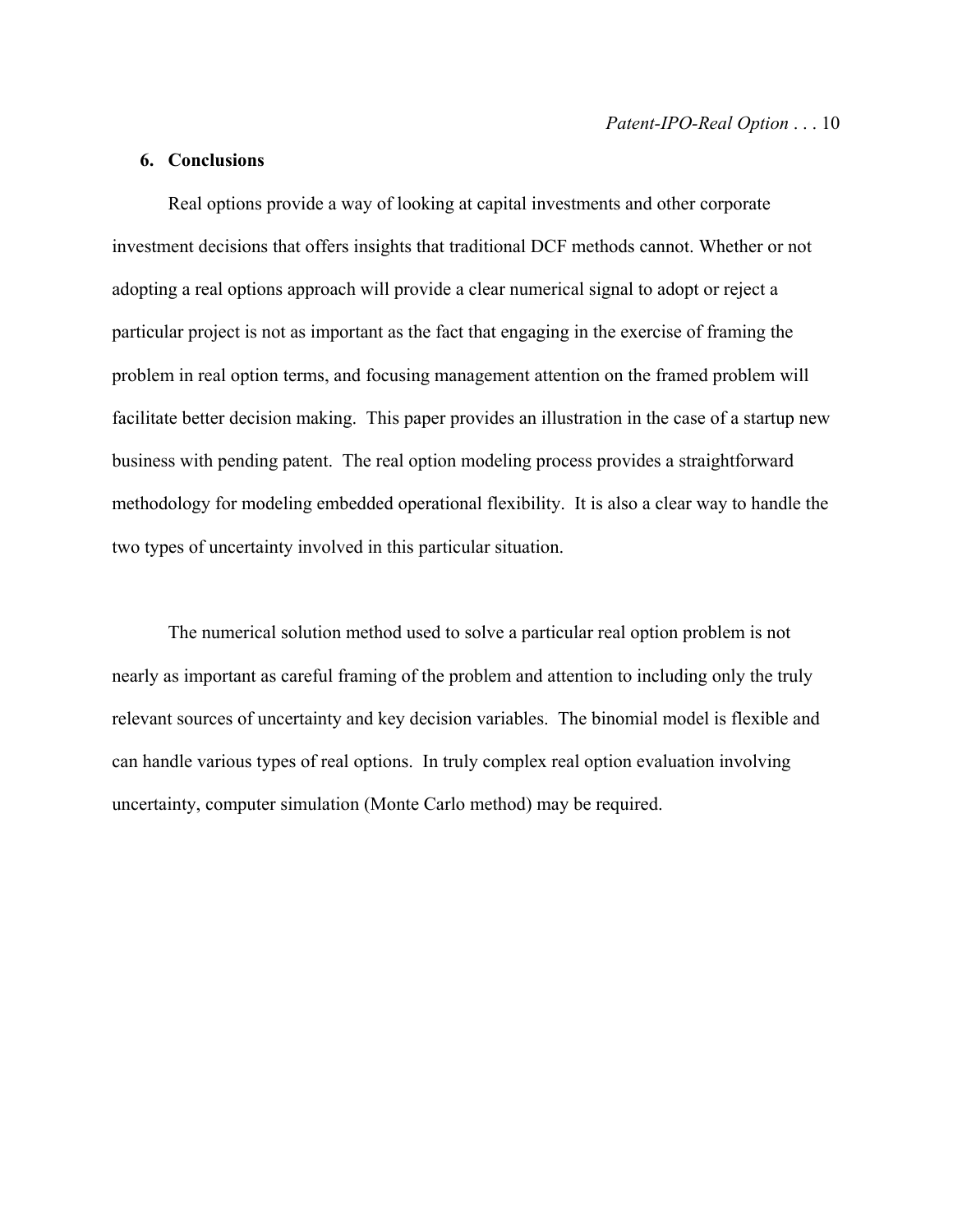# **References**

Amram, M. and N. Kulatilaka, *Real Options: Managing Strategic Investment in an Uncertain World*. Harvard Business School Press, 1999. Web site: http://www.real-options.com .

Baldwin, C., Competing for Capital in a Global Environment*, Midland Corporate Finance Journal*, Spring 1987, pp. 43-64.

Bjerksund, P., and Ekern, S., Managing Investment opportunities under Price Uncertainty: from 'Last Chance' to 'Wait and See' Strategies, *Financial Management*, Autumn 1990, pp. 65–83.

Black, F., and Scholes, M., The Pricing of Options and Corporate Liabilities, *Journal of Political Economy*, May/Jun 1973, pp. 637-659.

Brennan, M., and Schwartz, E., Evaluating Natural Resource Investments, *Journal of Business*, April 1985, pp.135-157.

Copeland, T., and Weston, J. F., A Note on the Evaluation of Cancellable Operating Leases, *Financial Management*, Summer 1982, pp. 60-67.

Cox, J., Ross, S., and Rubinstein, M., Option Pricing: A Simplified Approach, *Journal of Financial Economics*, September 1979, pp. 229-263.

Dias, M., *Real Options in Petroleum* http://www.puc-rio.br/marco.ind/

Kemna, A. Case Studies on Real Options, *Financial Management*, Autumn 1993, pp. 259-270.

Kogut, B., and Kulatilaka, N., Operating Flexibility, Global Manufacturing, and the Option Value of a Multinational Network, *Management Science*, 1993.

Kolbe, A. L., Morris, P. A., and Treisburg, E. O., When Choosing R&D Projects, Go with Long Shots, *Research*!*Technology Management*, Jan/Feb 1991.

Kulatilaka, N., Valuing the Flexibility of Flexible Manufacturing Systems*, IEEE Transactions in Engineering Management*, 1988, pp. 250-257.

Kulatilaka, N., and Trigeorgis, L., The General Flexibility to Switch: Real Options Revisited, *International journal of Finance*, December 1993.

Mason, S. P., and Baldwin, C., Evaluation of Government Subsidies to Large-scale Energy Projects: A Contingent Claims Approach*, Advances in Futures and Options Research*, 1988, pp.  $169 - 181$ .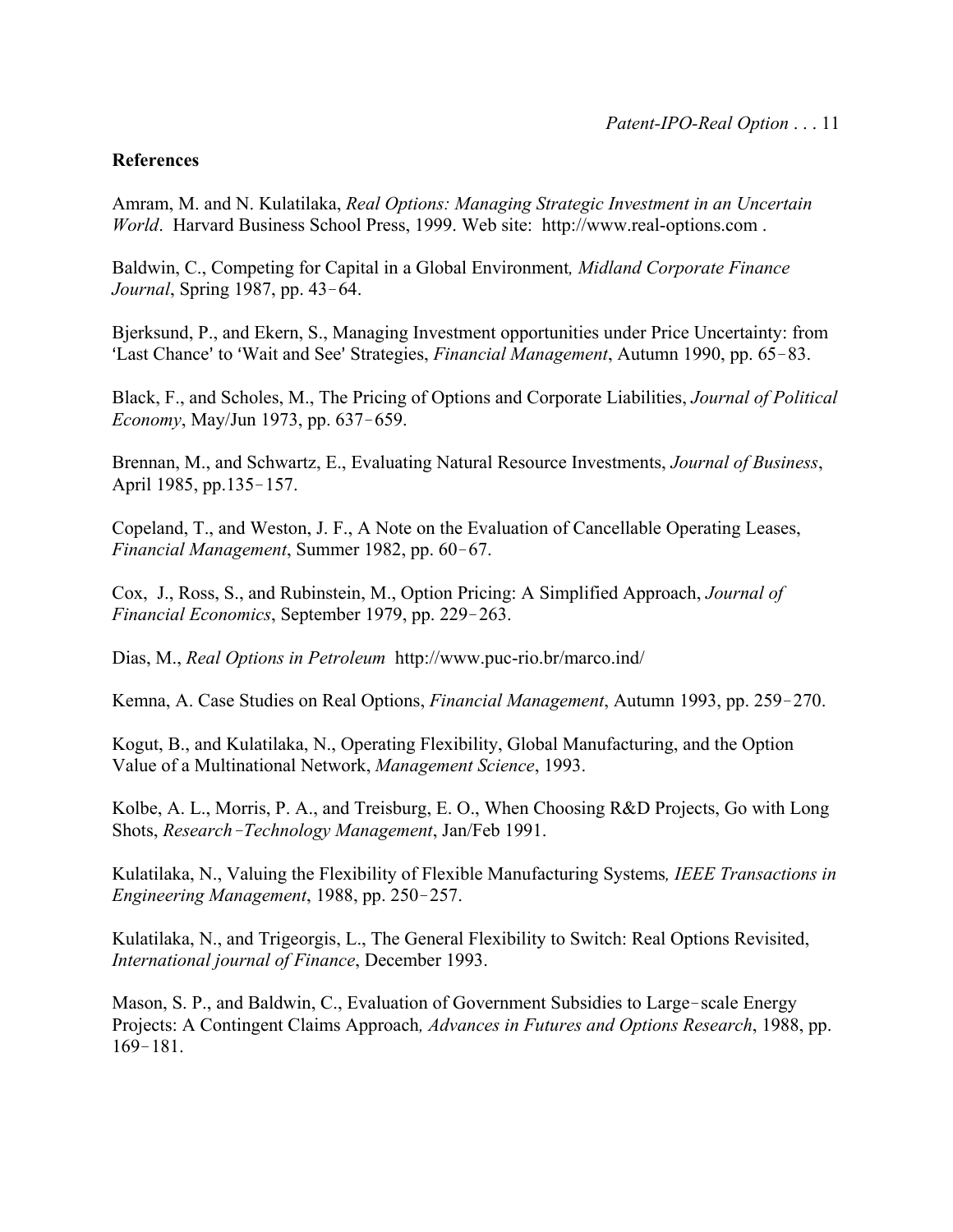McConnell, J., and Schallheim, J., Valuation of Asset Leasing Contracts, *Journal of Financial Economics*, August 1983, pp. 237-261.

Smith, K. W., and Triantis, A., The Value of Options in Strategic Acquisitions, in *Real Options in Capital Investment: New Contributions*, L. Trigeorgis (ed.), 1993, Praeger, New York.

Treisburg, E., An Option Valuation Analysis of Investment Choices by a Regulated Firm, *Management Science*, 1993.

Trigeorgis, L., Real Options and Interactions with Financial Flexibility*, Financial Management*, Autumn 1993, pp. 202-224.

\_\_\_\_\_\_\_\_\_\_\_ *Real Options*. The MIT Press, 1996.

Varian, H., The Arbitrage Principle in Financial Economics*, Journal of Economic Perspectives*, Winter 1987.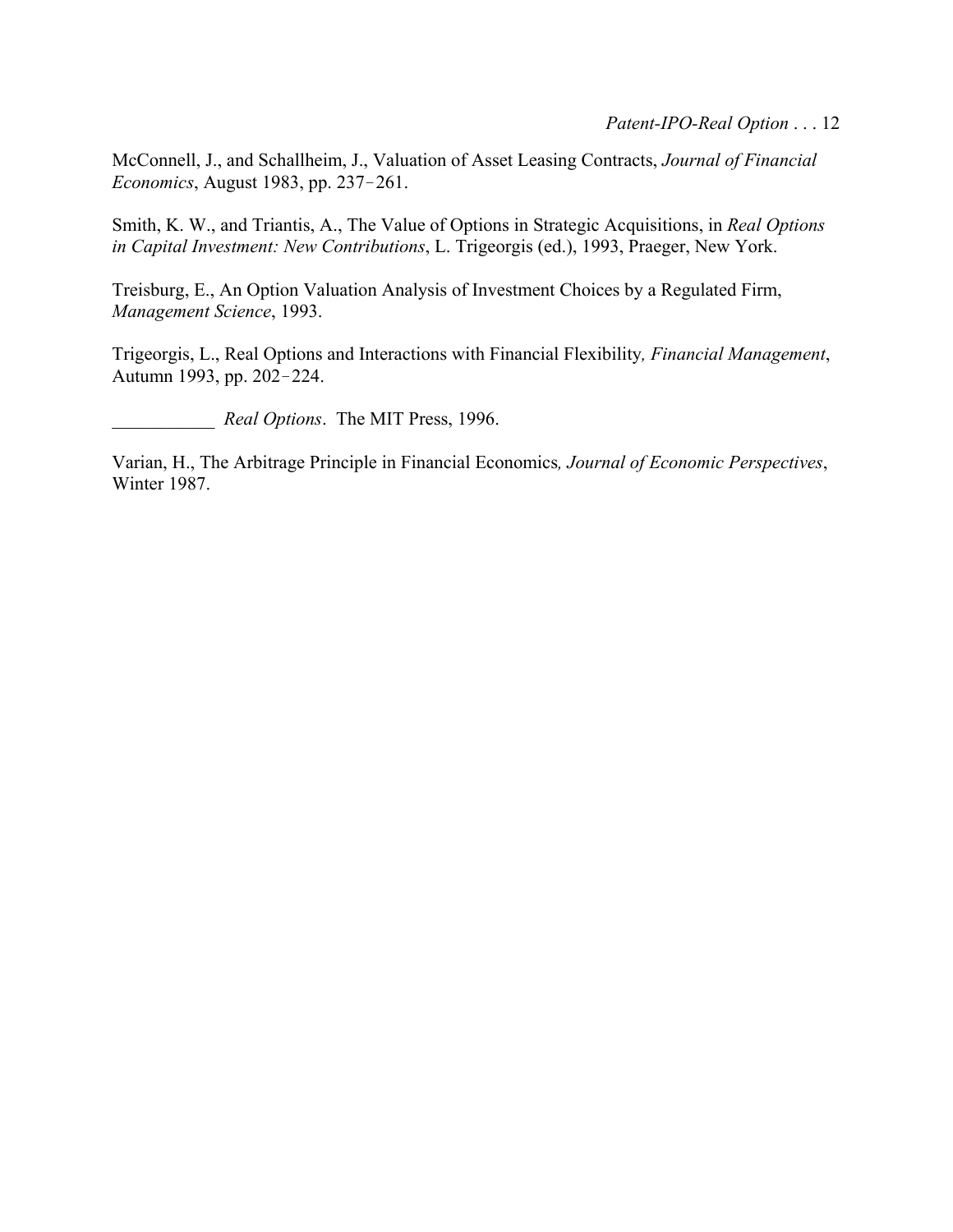# Figure 1: UniPat

### Stage 1, Technology Development